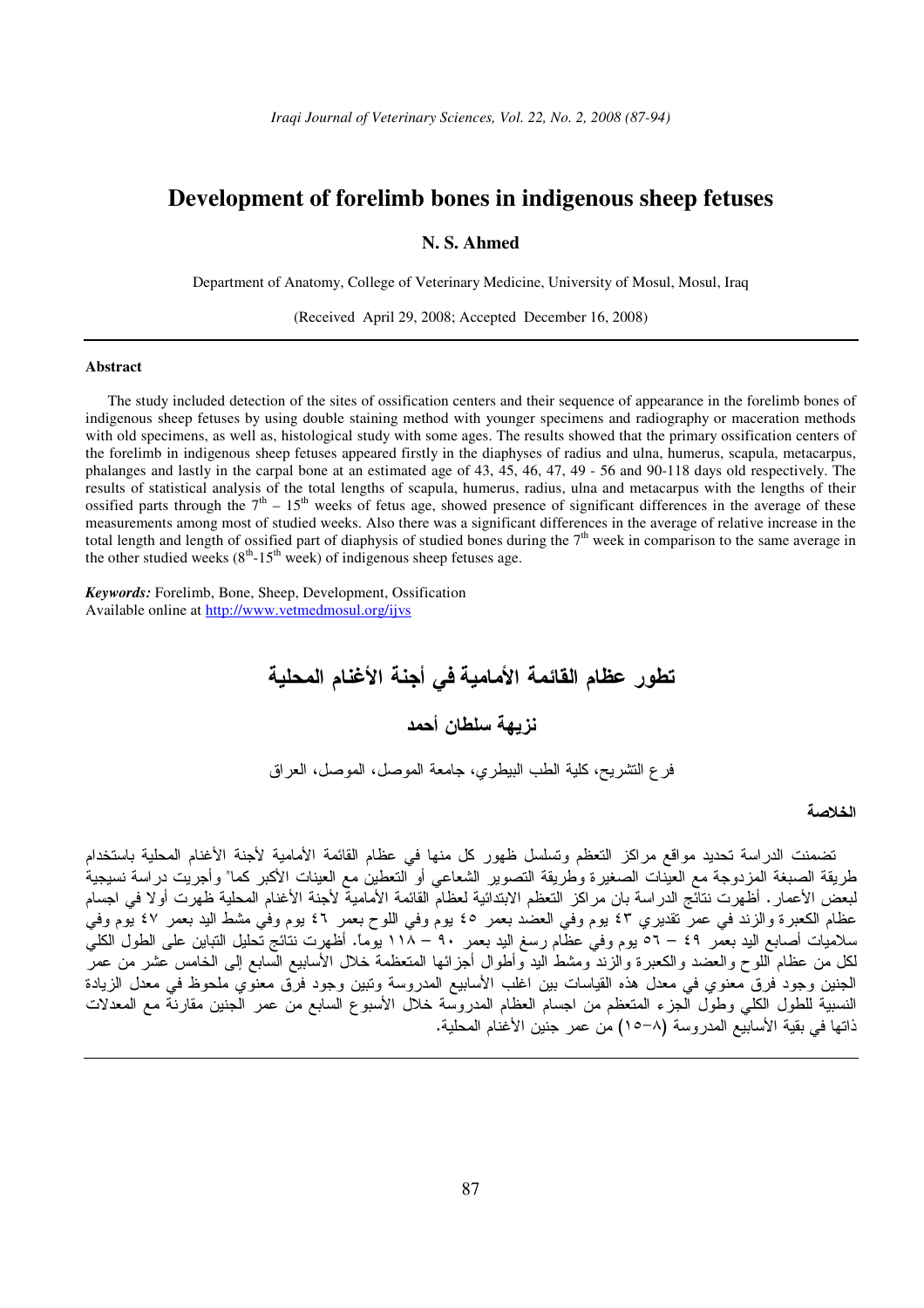#### **Introduction**

The natural morphological development of bones and joints is very important for the diagnosis of skeletal diseases in young  $(1)$ . The study of the appearance of limb ossification centers provide great aids in age estimation during prenatal life and assessment of fetal bone maturation and helps in the detection of some fetal abnormalities (2, 3). Some researches depend on limb bone lengths to estimate the late fetal and prenatal age (4).

Limbs grow outward from body wall somatopleure as limb buds. As the limb buds elongate the regions of the limbs develop in proximodistal order and the shoulder appears first, while the manus is the last to be added (5).

Long bones of the limbs ossify by endochondral ossification and the main important sources relating to first appearance of prenatal ossification centers in human are based on the specimens cleared in diluted potassium hydroxide. Some studies use bone dye (alizarin red) which demonstrate the calcification of cartilaginous matrix as a step of the endochondral ossification (6). Other works depend on radiography and double staining methods in studying the ossification centers in human fetus limbs (7). Some researchers chose to study the ossification centers in femur and humerus of human fetus dissection and dryness then compared the symmetrical bones of both sides (8).

Demonstration of ossification centers within the bones of animal fetuses such cat, pig, sheep and goat depend on the radiography alone, (9, 10, 11, 12, 13, 14, 15), or on the staining of skeleton with bone dye (alizarin red) alone or with cartilage dye (alcian blue) in a double staining method for demonstration of the ossifi-cation centers of bones in young fetuses further than the radiography or potassium hydroxide -maceration for the fetal bones of older ages (16, 17, 18, 1, 19, 20, 21).

In human, ultrasonograpry is used to measure and early visualize the ossification centers in embryo and fetal limb bones (22, 23).

The aim of this work was detect the time of the first appearance of the primary ossification centers in the forelimb bones of indigenous sheep fetuses and to follow up the further bone development of the body of scapula, humerus, radius, ulna and metacarpus bones.

#### **Materials and Methods**

Thirty-five fetuses were collected from uteri of the pregnant Awassi ewes slaughtered in Mosul. The crownrump lengths of these fetuses were measured to find out the estimated ages (24), which ranged between 40-130 days.

The forelimbs were separated from the fetuses' skeletons. Limbs of fetuses with 10 cm. crown-rump length (70-days old) or less were prepared by skinning and fixing in 90% ethyl alcohol then staining with modified double-

staining method by using a mixed alcoholic solutions consist of 1 part of 0.14% alizarin red S and 1 part of 0.3% alcian blue. They were macerated by using 2% potassium hydroxide and cleared by using gradual concentrations of glycerin in distilled water (25).

The stained limbs were examined by dissecting microscope to detect the primary ossification centers appeared with each age, these centers identified by their red colour, while the cartilaginous substance of bone appeared blue. The diagnosis of each bone in the early stages depend on it's position in the limb's skeleton and the bone's characters such as triangular shape of scapula, longitudinal spiral groove of the humerus, dorsopalmer flatness of the radius, hypertrophy of proximal end of ulna with the narrower of it's distal end (18), and the dorsopalmer flattened body of the metacarpus with convex dorsal and concave palmer surfaces (26).

The forelimbs of the older fetuses with more than 10 cm. crown-rump length were exposed to x-ray under exposure factors of 60KV and 100mA and 0.1 seconds. Other samples were macerated after skinning and removing of loose connective tissue by putting them in diluted solution of potassium hydroxide 2-10% for about 6-24 hours according to the age of the fetus, the older ages need more time and more concentrated solution of potassium hydroxide about 8- 10%potassium hydroxide for 20-24 hours (27, 28).

The growth of bones was studied in the diaphyses of scapula, humerus, radius, ulna and metacarpus by using the vernier to measure the total length of each bone as well as the length of ossified part of the diaphysis (Fig 1). The measurements were taken directly from the stained limb skeleton in young fetuses and from the radiographs in older ones and directly from the bone of macerated limbs. Analysis of variance and Duncan test (29) were applied on these measurements to detect significant differences in the average of the relative increase of these measurements among the five studied bones as well as among the nine studied weeks  $(7<sup>th</sup> - 15<sup>th</sup>)$ .



Fig. 1: Forelimb of indigenous sheep fetus with an estimated age 50 days prepared with double staining method (alcian blue & alizarin red) show the bones of the limb with the total length (TL) and length of ossified part of diaphysis (OL) of studied bone

To supplement the results, histological examinations were done on the forelimb bones by using histological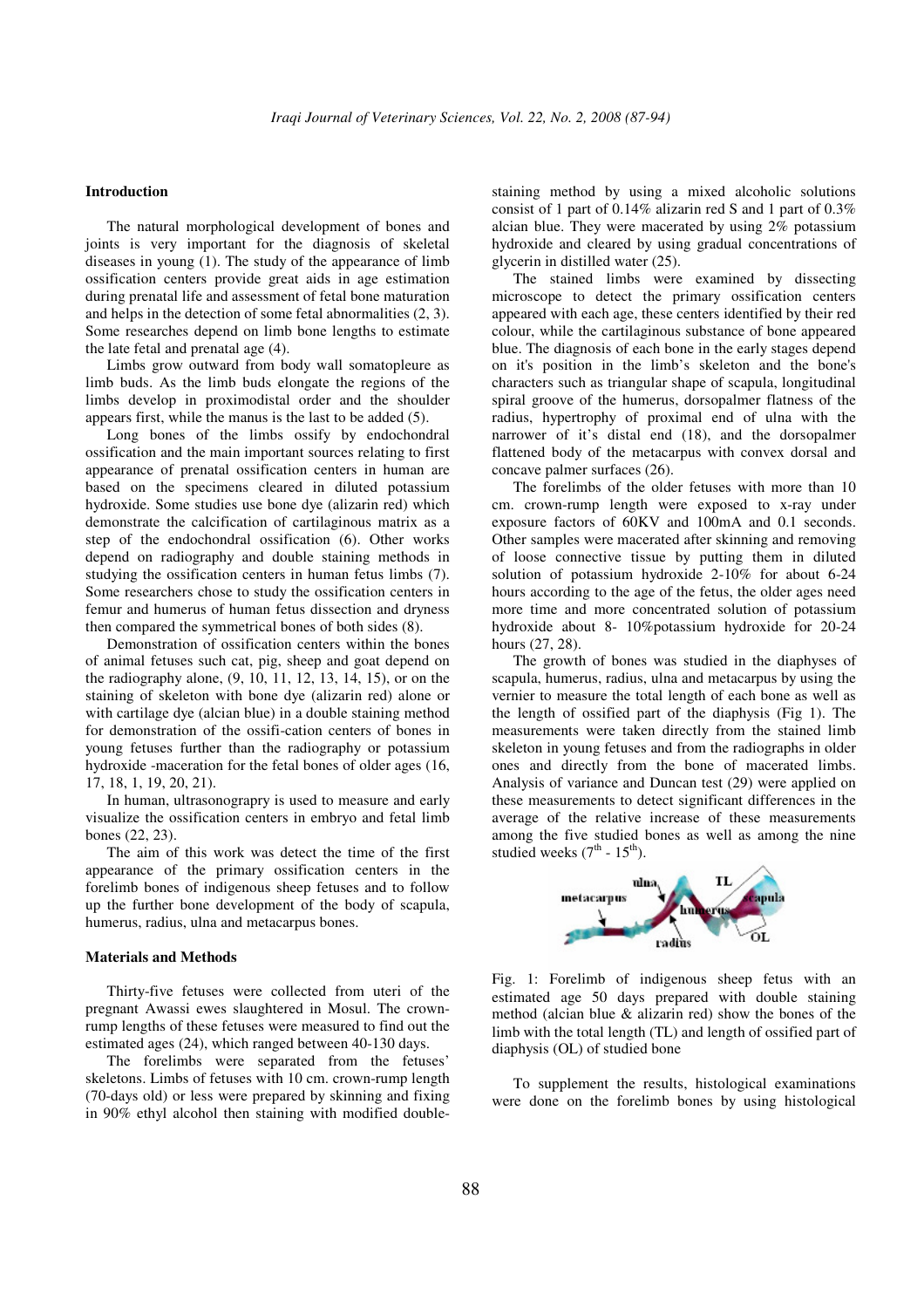sections for samples from serial ages (30), fixed with buffered formalin and decalcified by 10% formic acid then processed and stained routinely with hematoxylin and eosin (31).

## **Results**

The results showed that the primary ossification centers in the forelimbs of the indigenous sheep fetuses, firstly appeared in the diaphyses of radius and ulna at 43 days old while they appeared in the middle phalanx at 56 days old of intrauterine life (Table 1).

The ossification occurred rapidly in diaphyses of the five large studied bones, but it delayed in the carpal bones and it was very slow in the epiphyses of the long limb bones (Fig2).

The results of histological examination of humerus showed that using of alizarin red in demonstration of a primary ossification center gave an indication of calcification just prior to early ossification, where the center appeared as a red locus by this stain. Con-currently, the histological picture of this bone at the same age showed proliferation and maturation of chondrocytes and calcification of the cartilaginous matrix (Fig5). After one day, the ossification appeared (Fig6), followed by the formation of bony spicules and trabecules (Fig7 and Fig8). The study showed that these results applied also to the other bones of the forelimb.

Table 1: Sequence of appearance of the ossification centers in forelimb bones of indigenous sheep fetuses

| Number of<br>specimens | $Crown$ -rump length $(cm)$ | Estimated<br>age (day) | Bones in which ossification centers appeared                                                                             |
|------------------------|-----------------------------|------------------------|--------------------------------------------------------------------------------------------------------------------------|
| 3                      | 3.52, 3.61, 3.68            | 43                     | Diaphysis of radius and ulna.                                                                                            |
| 3                      | 4.48, 4.58, 4.62            | 45                     | Diaphysis of humerus.                                                                                                    |
| 3                      | 5.02, 5.08, 5.12            | 46                     | Caudal edge of scapula.                                                                                                  |
| 3                      | 5.47, 5.52, 5.58            | 47                     | Diaphysis of 3rd and 4th metacarpal bones.                                                                               |
| 4                      | 6.35, 6.41, 6.79, 6.97      | $49-50$                | Junction of parietal and solar border of 3rd phalanx. (Fig2)                                                             |
| 3                      | 8.31, 8.39, 8.46            | 53                     | Diaphysis of 1st phalanx.                                                                                                |
| 4                      | 9.23, 9.4, 9.63, 9.78       | 55-56                  | Palmer surface of 2nd phalanx. (Fig2)                                                                                    |
| 3                      | 25.92, 26.02, 26.05         | 90                     | Radius, ulna, intermediate carpal bones.                                                                                 |
| 3                      | 30.68, 30.74, 30.82         | 100                    | 3rd, 4th carpal bones, distal extremity of radius. (Fig4)                                                                |
| 3                      | 34.44, 34.5, 34.58          | 108                    | Distal extremity (condyles) of humerus, distal extremity of 3rd,<br>4thmetacarpals, proximal extremity of radius. (Fig3) |
| 3                      | 39.2, 39.32, 39.38          | 118                    | Accessory carpal bone.                                                                                                   |



Fig. 2: Forelimbs of indigenous sheep fetuses with an estimated age of 50, 55, 60 days prepared with double staining method. Notice the successive bony develop-ment in the forelimb bones (X 1.5).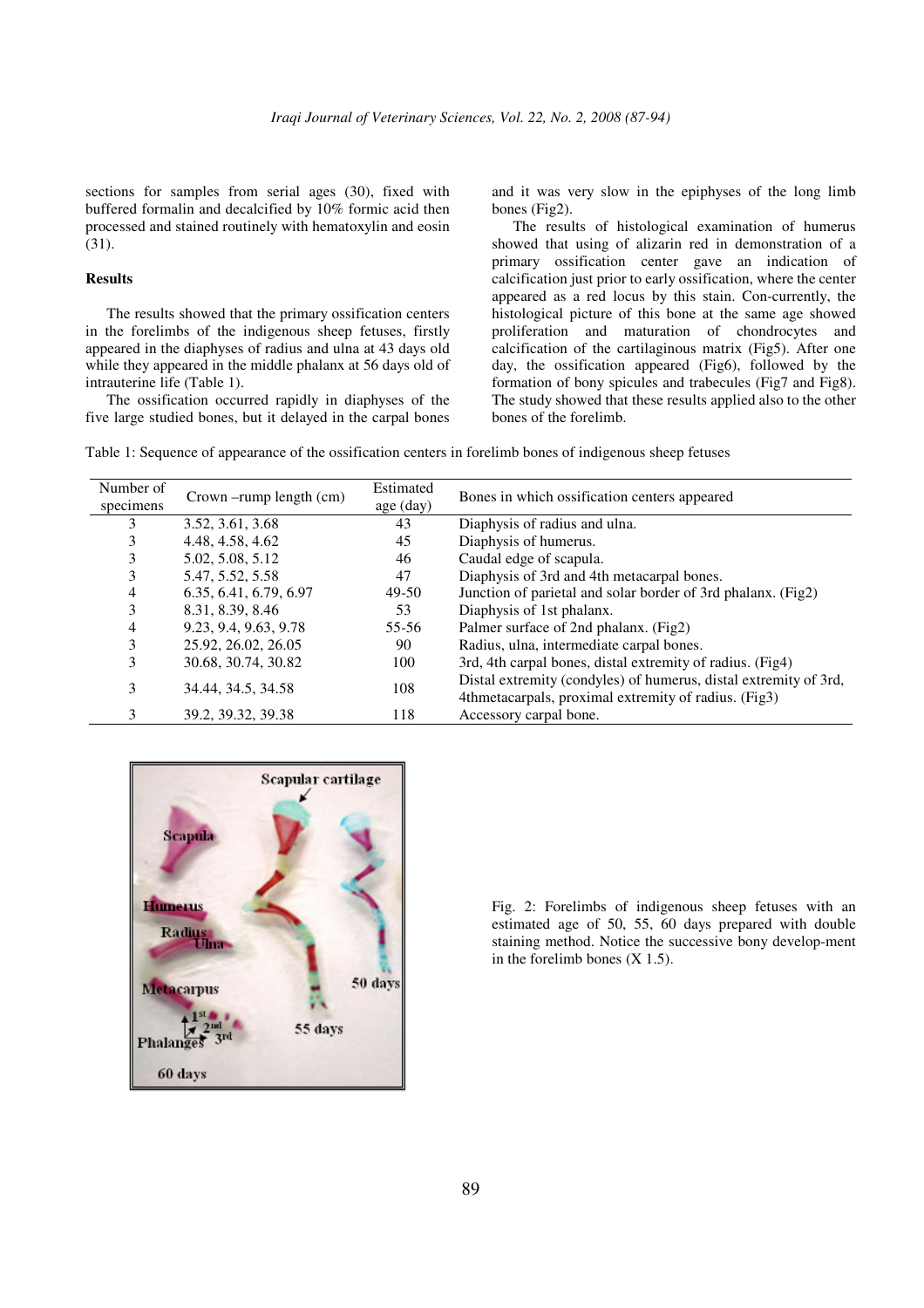

Fig. 3: x-ray image to forelimb of indigenous sheep fetus with an estimated age of 128 days old. Notice carpal bones: Radial (Rc), Intermediate (Ic), Ulnar (Uc), Third (3rd), Fourth (4th) carpal bones) radial (RC)}, Humerus tuberosity (Ht), Humerus condyle (Hco), Olecranon tuberosity (Ot), Metacarpus condyles (Mco), condyles (Mco), Proximal & Distal extremities of radius (Per, Der).



Fig. 4: Forelimb bones of indigenous sheep fetus with an estimated age of 105 days using diluted KOH for maceration (X 1.3).



Fig. 5: Humerus diaphysis (Longitudinal section) of indigenous sheep fetus with an estimated age of 45 days stained with hematoxyline and eosin. Notice the proliferation (Cp) and maturation (Cm) of chondrocytes and calcification of matrix (Ccm), (X 200).



Fig. 6: Humerus diaphysis (Longitudinal section) of indigenous sheep fetus with an estimated age of 46 days stained with hematoxyline and eosin. Notice calcified cartilaginous matrix (Ccm) and the periosteal bud (Pb) that contains osteoblasts, (X 200).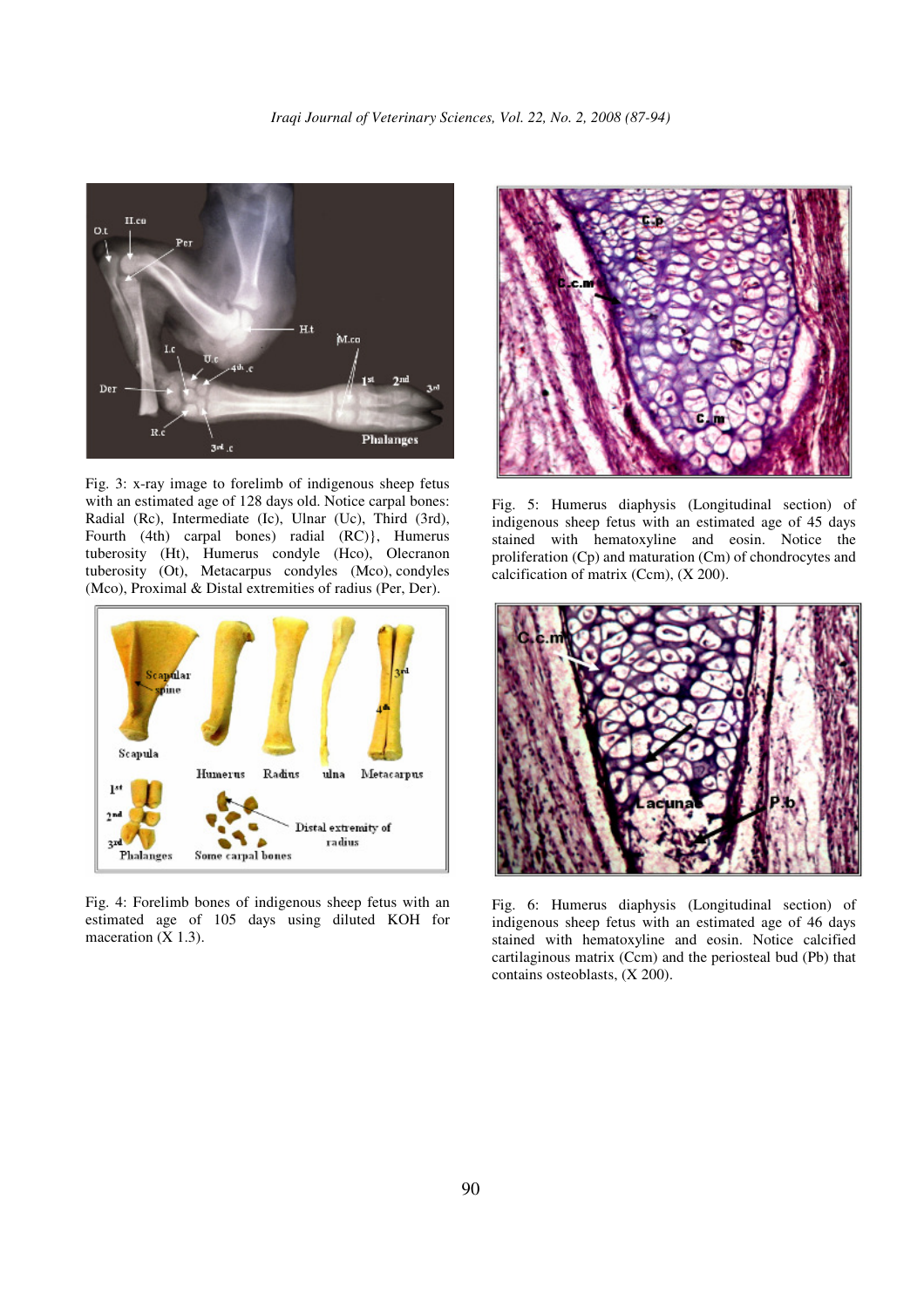

Fig. 7: Humerus diaphysis (Longitudinal section) of indigenous sheep fetus with an estimated age of 48 days stained with hematoxyline and eosin. Notice lacunae, osteoblasts (Ob), bony spicules (Bs) of primary ossification center of this bone (X 200).



Fig. 8: Humerus diaphysis (Longitudinal section) of indigenous sheep fetus with an estimated age 50 days stained with hematoxyline and eosin. Notice bony trabecule (Bt), osteocytes (Oc), oteoblasts (Ob), (X 240).

The results of analysis of variance done on the measurements of total length and length of the ossified part of scapula, humerus, radius, ulna and metacarpus diaphyses during the nine studied weeks  $(7<sup>th</sup>-15<sup>th</sup>$  weeks) of indigenous sheep fetuses age showed presence of significant differences in both of average of total length and average of length of ossified part of diaphysis to each of the five studied bones among most of weeks during the nine studied weeks of fetal age at  $p<0.05$  (table 2).

The statistical results showed a significant differences in both the average of total length and the average of length of ossified part of diaphysis of the five studied bones during

the seventh week and the same averages in the other studied weeks  $(8<sup>th</sup> - 15<sup>th</sup>$  weeks) of indigenous sheep fetuses age at p<0.05 (Fig 9), while there was no significant changes  $p<sub>0.00</sub>$  (Fig. 2), while there was no significant similarsignificant differences between metacarpus and ulna, radius and scapula in the relative increase of total length, and also between scapula and the other bones and between metacarpus and the other bones in the relative increase of the ossified part of diaphysis at  $p \le 0.05$ . (Fig 10).



A, a significantly differ from the value of TL, OL respectively of the 7th week at  $p < 0.05$ .

Fig. 9: The total length (TL) and length of ossified part of diaphysis (OL) in the five studied bones (scapula, humerus, radius, ulna, and metacarpus) of indigenous sheep fetuses during the  $7<sup>th</sup>$ -15<sup>th</sup> weeks of it's developmental age.



B,b: significantly differ from the value of relative increase in TL and OL respectively of scapula at  $P < 0.05$ . c: significantly differ from the value of relative increase in OL of metacarpus at  $P < 0.05$ . b,c: significantly differ from the value of relative increase in OL of scapula and metacarpus at  $p < 0.05$ 

Fig. 10: The relative increase in the total length (TL) and length of the ossified part (OL) of studied bones (scapula, humerus, radius, ulna, and metacarpus) in the  $7<sup>th</sup>$  week of indigenous sheep fetuses age.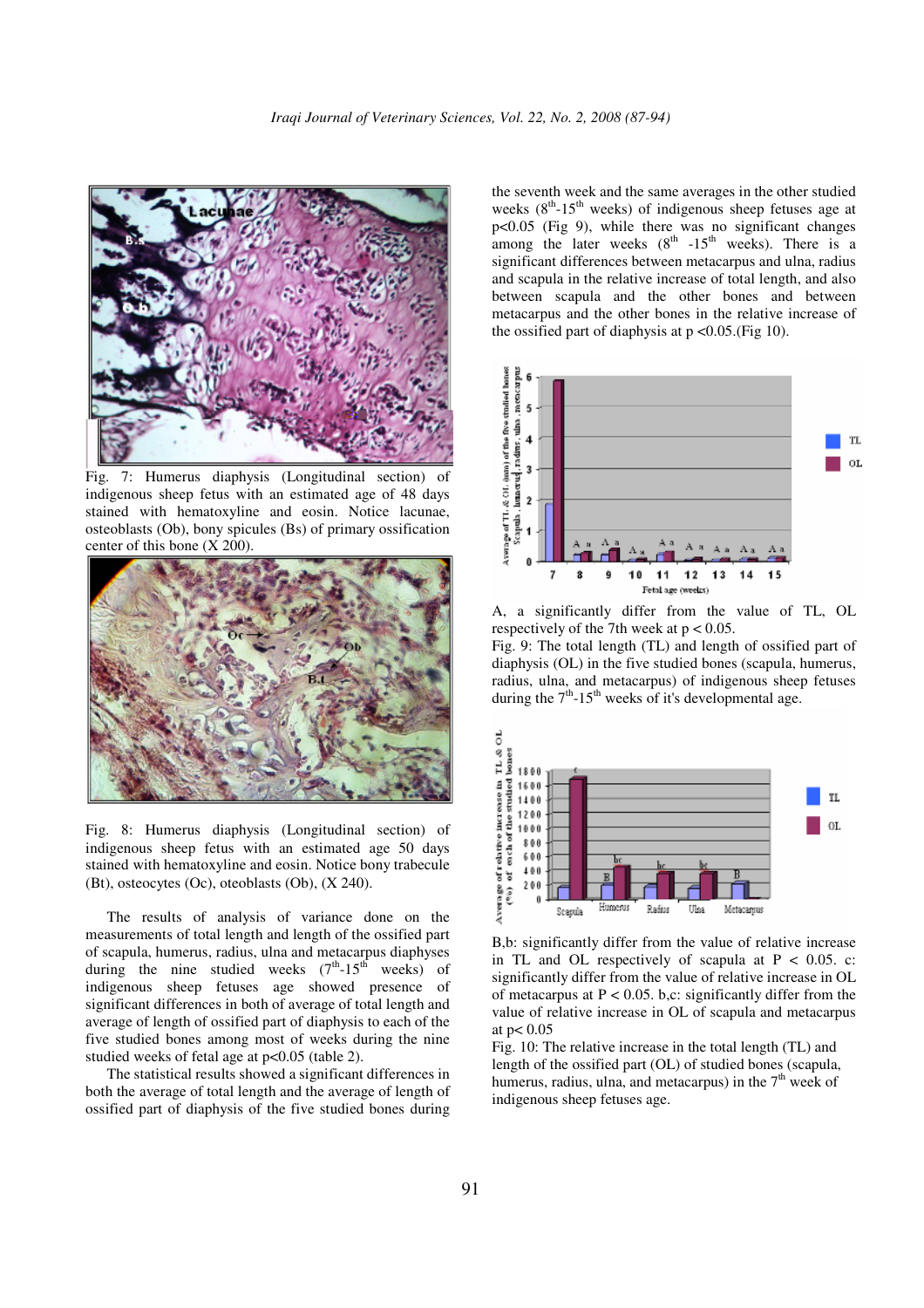| age    | Scapula   |           | Humerus |             | Radius      |             | Ulna     |            | Metacarpus  |           |
|--------|-----------|-----------|---------|-------------|-------------|-------------|----------|------------|-------------|-----------|
| (week) | <b>TL</b> | <b>OP</b> | TL      | <b>OP</b>   | <b>TL</b>   | <b>OP</b>   | TL       | <b>OP</b>  | <b>TL</b>   | <b>OP</b> |
| 7      | 7.880     | 2.920     | 6.860   | 2.760       | 6.160       | 3.560 a     | 7.300    | 3.900a     | 4.500       | 0.720     |
|        | ±1.415    | ±1.051    | ±1.239  | $\pm 0.630$ | ±0.993      | ±0.738      | ±1.237   | ±0.822     | ±0.899      | ±0.388    |
| 8      | 12.850    | 6.950a    | 10.950  | 5.825 a     | 10.750a     | 6.575 ab    | 12.650a  | $7.075$ ab | 8.125 a     | 3.950 a   |
|        | ±0.506    | ±0.444    | ±0.568  | ±0.272      | $\pm 0.877$ | ±0.502      | ±0.780   | ±0.189     | $\pm 0.320$ | ±0.584    |
| 9      | 17.200    | 10.050 ab | 15.150  | 8.075 a     | 13.150 a    | 9.425 b     | 15.700 a | 10.675 b   | 9.800 ab    | 6.675a    |
|        | ±0.987    | ±1.187    | ±1.374  | ±0.896      | ±1.053      | ±0.777      | ±1.229   | ±1.310     | ±0.548      | ±0.706    |
| 10     | 20.225    | 13.575 b  | 18.900  | 12.200      | 18.100      | 13.200      | 19.850   | 14.500     | 13.475 b    | 10.100    |
|        | ±0.470    | ±0.239    | ±0.332  | ±0.416      | ±0.545      | ±0.385      | ±0.499   | ±0.238     | ±0.596      | ±0.372    |
| 11     | 26.625    | 19.975    | 26.600  | 17.550      | 23.950      | 17.200      | 27.925   | 20.725     | 19.925      | 12.625    |
|        | ±1.273    | ±3.129    | ±1.324  | ±0.377      | ±1.385      | $\pm 0.906$ | ±1.434   | ±1.446     | ±2.302      | ±1.195    |
| 12     | 30.500    | 23.700 c  | 30.400  | 21.225      | 28.375      | 22.475      | 34.350   | 23.875     | 25.175      | 15.600    |
|        | ±1.167    | ±0.714    | ±0.906  | ±1.099      | ±1.229      | ±0.936      | ±0.359   | ±0.448     | ±0.193      | ±0.286    |
| 13     | 37.800    | 27.250 cd | 36.650  | 28.625      | 35.350      | 29.175      | 38.800   | 29.275     | 27.475      | 19.900    |
|        | ±0.495    | ±0.466    | ±0.953  | ±0.904      | ±0.690      | ±0.864      | ±0.804   | ±0.730     | ±0.850      | ±0.567    |
| 14     | 41.950    | 30.475 d  | 41.475  | 33.300      | 39.825      | 33.125      | 43.975   | 36.400     | 33.775      | 27.425    |
|        | ±1.093    | ±0.844    | ±0.694  | ±0.634      | ±0.831      | ±1.171      | ±0.771   | ±1.521     | ±1.616      | ±1.146    |
| 15     | 48.875    | 37.775    | 50.025  | 38.77       | 47.900      | 41.800      | 55.775   | 49.975     | 46.950      | 41.200    |
|        | ±0.862    | ±2.833    | ±2.293  | ±1.737      | ±2.696      | ±2.714      | ±3.425   | ±2.585     | ±3.475      | ±2.740    |

 Table 2: Total length (TL) and length of ossified part (OP) of diaphysis in mm of five forelimb bones of indigenous sheep during the fetal age

Values are mean ± SD

 Note: Within the column, the data without letters show significant differences, whereas data with the same letters show no significant differences.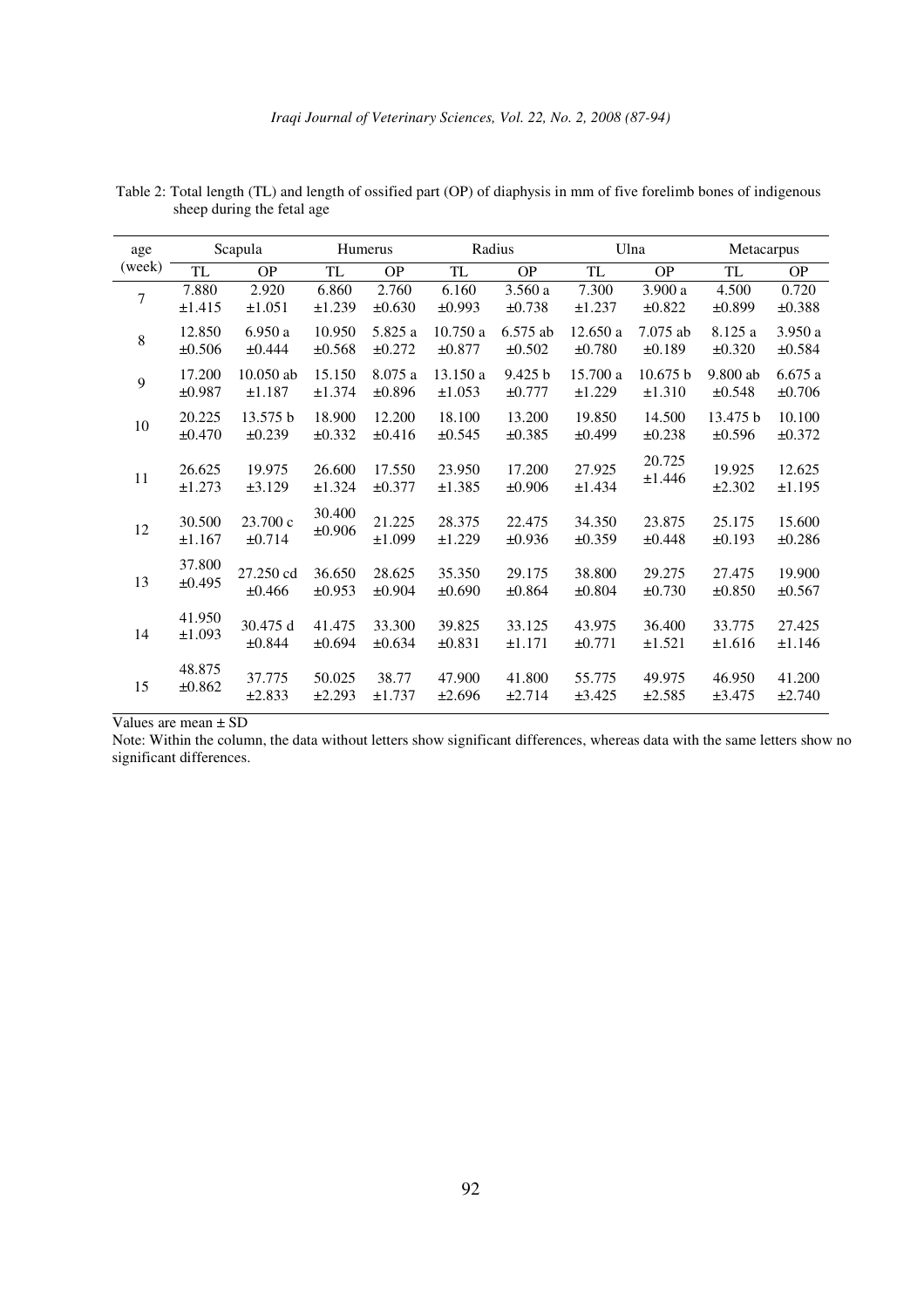#### **Discussion**

The first appearance of primary ossification centers in the forelimb occur in the diaphyses of radius and ulna (approximately at the middle of the forelimb. The sequence of appearance of the limb bones' ossification centers continue to occur in proximodistal direction and it grew proximally faster than distally.

The primary ossification centers in the forelimb bones appeared in a limited period range from 43-56 days old in the studied fetuses, but the centers of ossification in carpal bones delayed to appear till 90-108 days old, while the accessory carpal bone extended up to 118 days old. These results agreed with the results of other study on sheep fetuses,where the primary ossification centers appeared with a period ranged from 50-60 days old,while the ossification centers in the carpal bones delayed to appear till 90-98 days old, except the accessory carpal bone which appeared lastly in the period ranging between 113-128 days old (11).

The sequence of appearance of appendicular ossification centers during the prenatal life showed a varying degree of confirmity with the theory of proximo-distal developmental direction mentioned by (31).The early appearance of the ossification in the distal (3rd) phalanx attributed to the fact that the claw (hoof) including this bone is the weight bearing part of the limb (1). The study showed that the secondary ossification centers firstly appeared in the distal end of the radius at 100 days old with the centers of carpal bones, then in the distal ends of both  $3<sup>rd</sup>$  and  $4<sup>th</sup>$  metacarpal bones, distal end of humerus and the proximal end of the radius at 108 days old followed by olecranon tuberosity of ulna at 110 days old and lastly the center of accessory carpal bone at the age of 118 days old. These results relatively agreed with results of (11) on sheep fetuses whom said that the secondary ossification centers appeared firstly in the distal end of the radius,humerus condyle and distal ends of both  $3<sup>rd</sup>$  and  $4<sup>th</sup>$  metacarpal bones, while the ossification centers of humerus head, proximal end of radius, greater tuberosity of humerus, the proximal end of 1st phalanx and the olecranon tuberosity of ulna present at 112 days old, however, the ossification center of the accessory carpal bone appeared at 113 days of the fetal life (11).

The results of histological studies revealed that the appearance of red colour of alizarin red in the diaphysis of fetal bone stained with double staining method,alizarin red s and alcian blue,doesn't mean ossification. Histological sections of humerus bone of 45 days of intrauterine life showed no features of real ossification but only calcification of the cartilaginous matrix, while, one day after (46 days) gave the first initiative sign of ossification, when the periosteal bud that contains osteogenic cells, osteoblasts and capillaries appeared. After that the bony spicules and bony trabecules were showen. These results agreed with (32) who stated that, when the periosteal bud reach the midsection of cartilage model, they are said to constitute a center of ossification. Similarly (33) mentioned that the histological exami-nation is necessary to detect the ossification of the skeletal development.

The statistical results showed presence of significant differences in the average of total length (TL) and length of ossified part of diaphysis (OL) among most of studied weeks, and presence of significant differences in the average of (TL) and (OL) in the 7th week in comparison to same average in the other studied weeks  $(8<sup>th</sup> - 15<sup>th</sup>)$ . These results agreed with the study on forelimb bones development in black goat fetuses (20).

### **Acknowledgment**

 This study was supported by the College of Veterinary Medicine, University of Mosul, Mosul, Iraq.

#### **References**

- 1. Makkaway NH, EL Mezian A, Abdel Tawab M. A radiological appearance of prenatal ossification centers and epiphyseal lines of the thoracic limb in Egyptian buffaloes. Zag Vet J. 1988; 16 (4): 310-322.
- 2. Makkaway NH, Abdel Tawab M., EL Mezian A. Radiographic observations on the ossification centers and epiphyseal lines of the pelvic limb in Egyptian buffaloes. Zag Vet J. 1988; 16 (4): 126-139.
- 3. Oishi A,Yamada S,Sakamota H,Kamlya S,Yanagida K,Kubota C,Watanabe Y, Shimizu R. Radiographical evaluation of bone maturation in Japanese black beef cattle J Vet Med Sci 1996; 58: 529 - 535.
- 4. Schewers JL,Musgrave JH,Evans SP. The estimation of late fetal and prenatal age from limb bone length by linear and logarithmic regression.Ann Hum Biol. 1980; 7(3): 257-266.
- 5. Fletcher T F, Weber A F. Veterinary Developmental Anatomy, Veterinary Embryology (class notes).  $2004$ ; pp:  $15 - 20$ ,  $47 - 53$ .
- 6. O'rahilly R, Gardner E.The initial appearance of ossification in staged human embryos. Am J Anat. 1972; 134: 291 – 300.
- 7. Bareggi R, Grill V, Zweyer M, Sandrucci MA, Narducci P, Forabosco A. The growth of long bones in human embryological and fetal upper limbs and its relationship to other developmental patterns. Anat Embryol (Berl). 1994;189 (1): 19 – 24.
- 8. Bagnall KM, Harris PF, Jones PRM. A radiographic study of the longitudinal growth of primary ossification centers in limb long bones of the human feotus. Anat Rec. 1982;203: 293-299.
- Boyed JS. Radiographic appearance of the centers of ossification of the limb bones in the feline fetus. Br Vet J. 1968;124:365-372.
- 10. Wenham G, Fowler VR, Mcdonald I. A radiographic study of skeletal growth and development in the pig. Temporal pattern of growth. J Agric Sci Camb. 1973;80: 123 – 133.
- 11. Wenham G. Studies on reproduction in prolific ewes. 2. A radiographic study of the primary and secondary ossification centers in the fetus. J Agric Sci Camb. 1977;88: 553 – 566.
- 12. Wenham G. A radiographic study of early skeletal development in fetal sheep. J Agric Sci Camb. 1981;96: 39 – 44.
- 13. Dhingra LD, Tyagi RPS.A study of the prenatal ossification centers and epiphyseal ossification in the limb bones of the goat. Vet Bull. 1972;42 (1): 52.
- 14. Saga FH, Chaudry ZI, Iqbal M.Fusion of epiphysis of the limb bones of teddy goats. Pakistan J Vet Res. 1990;3(1):5-11.